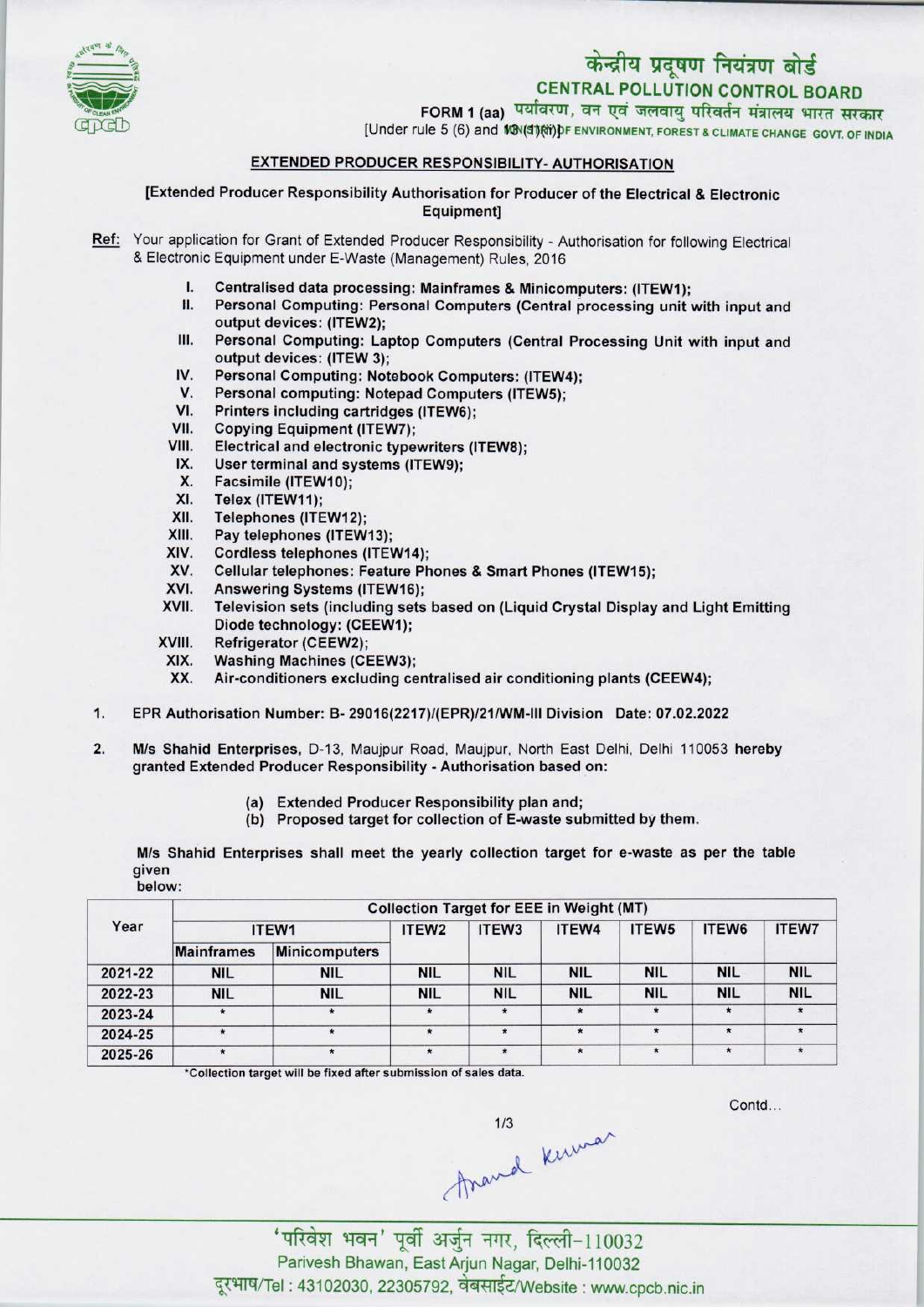

| Year    | <b>Collection Target for EEE in Weight (MT)</b> |            |            |            |            |            |              |                                              |         |
|---------|-------------------------------------------------|------------|------------|------------|------------|------------|--------------|----------------------------------------------|---------|
|         | ITEW8                                           | ITEW9      | ITEW10     | ITEW11     | ITEW12     | ITEW13     | ITEW14       | ITEW <sub>15</sub><br>Smart<br><b>Phones</b> |         |
|         |                                                 |            |            |            |            |            |              |                                              | 2021-22 |
| 2022-23 | <b>NIL</b>                                      | <b>NIL</b> | <b>NIL</b> | <b>NIL</b> | <b>NIL</b> | <b>NIL</b> | <b>NIL</b>   | <b>NIL</b>                                   |         |
| 2023-24 | $\star$                                         |            | $\star$    | $\star$    | $\star$    | $\star$    | $\pmb{\ast}$ | $\star$                                      |         |
| 2024-25 | $\star$                                         | $\star$    | $\star$    | $\star$    | $\star$    | $\star$    | $\star$      | $\star$                                      |         |
| 2025-26 | $\star$                                         | $\star$    | $\star$    | $\star$    | $\star$    | $\star$    | $\star$      | $\pmb{\ast}$                                 |         |

| Year    |            | <b>Collection Target for EEE in Weight (MT)</b> |                   |                   |            |  |  |  |
|---------|------------|-------------------------------------------------|-------------------|-------------------|------------|--|--|--|
|         | ITEW16     | CEEW1                                           | CEEW <sub>2</sub> | CEEW <sub>3</sub> | CEEW4      |  |  |  |
| 2021-22 | <b>NIL</b> | <b>NIL</b>                                      | <b>NIL</b>        | <b>NIL</b>        | <b>NIL</b> |  |  |  |
| 2022-23 | <b>NIL</b> | <b>NIL</b>                                      | <b>NIL</b>        | <b>NIL</b>        | <b>NIL</b> |  |  |  |
| 2023-24 |            |                                                 |                   |                   |            |  |  |  |
| 2024-25 |            |                                                 | $\star$           |                   |            |  |  |  |
| 2025-26 |            |                                                 |                   |                   |            |  |  |  |

\*Collection target will be fixed after submission of sales data.

## 3. The Authorisation shall be valid for a period of five (5) years from date of issue with following conditions:

- i. You shall strictly follow the approved Extended Producer Responsibility plan, a copy of which is enclosed herewith as Enclosure-I;
- ii. You shall ensure that collection mechanism or collection Centres are set up or designated as per the details given in the Extended Producer Responsibility plan and that shall be completed before the proposed dates if any in the EPR Plan (list of collection Centres and the toll free numbers for reverse logistics enclosed);
- iii. You shall ensure that all the collected e-waste is channelized to recycler/dismantler M/s E-waste Recyclers India, Shed No. 15, Roz ka Meo Industrial Area , Nuh, Haryana and records shall be maintained at recycler/dismantler and your end;
- iv. You shall maintain records, in Form-2 of these Rules, of e-waste and make such records available for scrutiny by Central Pollution Control Board;
- v. You shall file annual returns in Form-3 to the Central Pollution Control Board on or before 30th day of June following the financial year to which that returns relates.
- i. General Terms & Conditions of the Authorisation:
	- a.The authorisation shall comply with provisions of the Environment (Protection) Act, <sup>1986</sup> and the E-waste (Management) Rules,2016 made there under;
	- b.The authorisation or its renewal shall be produced for inspection at the request of an officer authorised by the Central Pollution Control Board;
	- c.Any change in the approved Extended Producer Responsibility plan should be informed to Central Pollution Control Board within 15 days on which decision shall be communicated by Central Pollution Control Board within sixty days;
	- d. It is the duty of the authorised person to take prior permission of the Central Pollution Control Board to close down any collection centre/points or any other facility which are part of the EPR plan;

213<br>Anound Kuman

Contd...